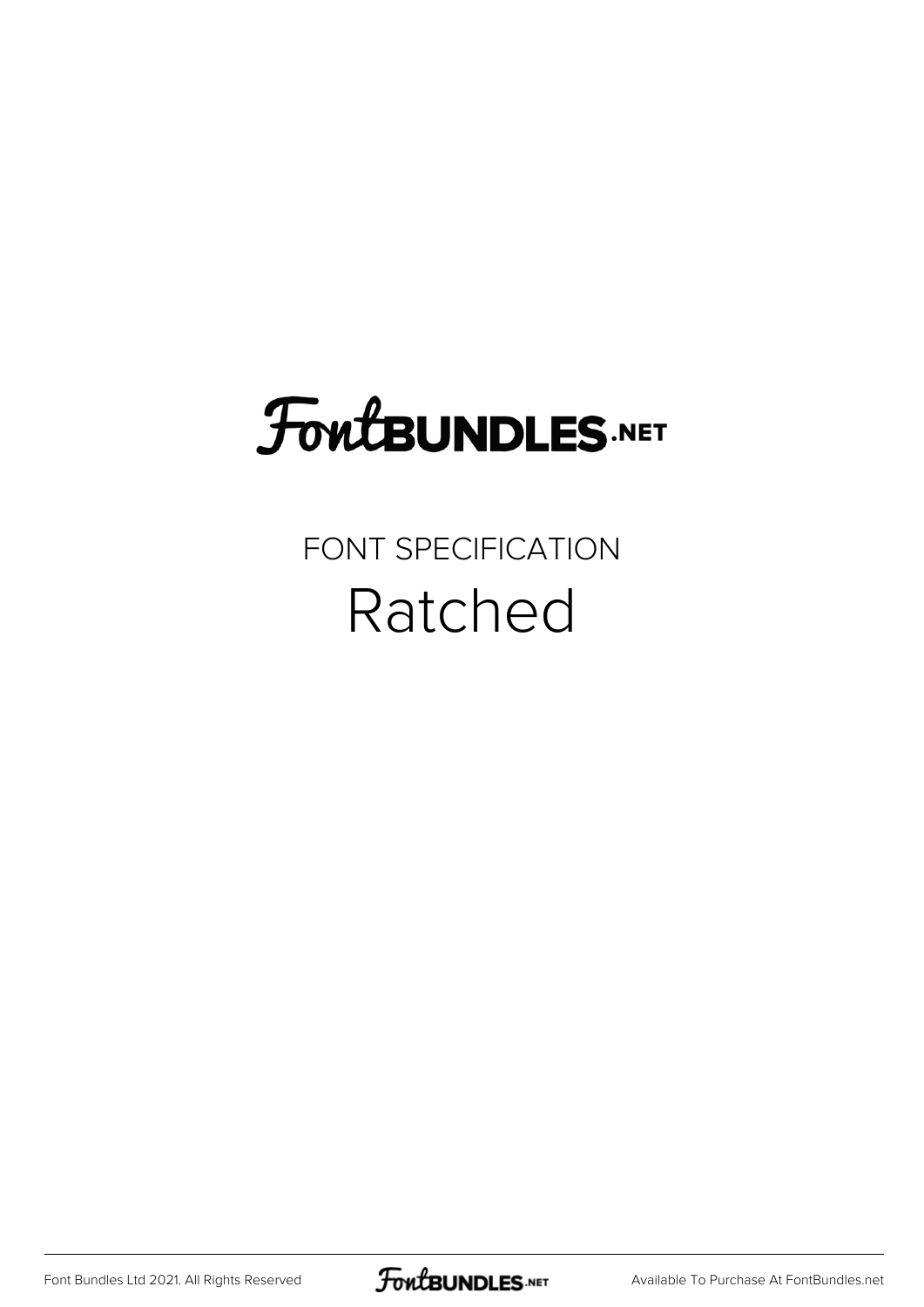## Ratched - Regular

**Uppercase Characters** 



Lowercase Characters

abodefghijklmnopqrsfuvw

 $xyz$ 

Numbers

1234.5678

Punctuation and Symbols

 $1" # $Z G '}/ \r +$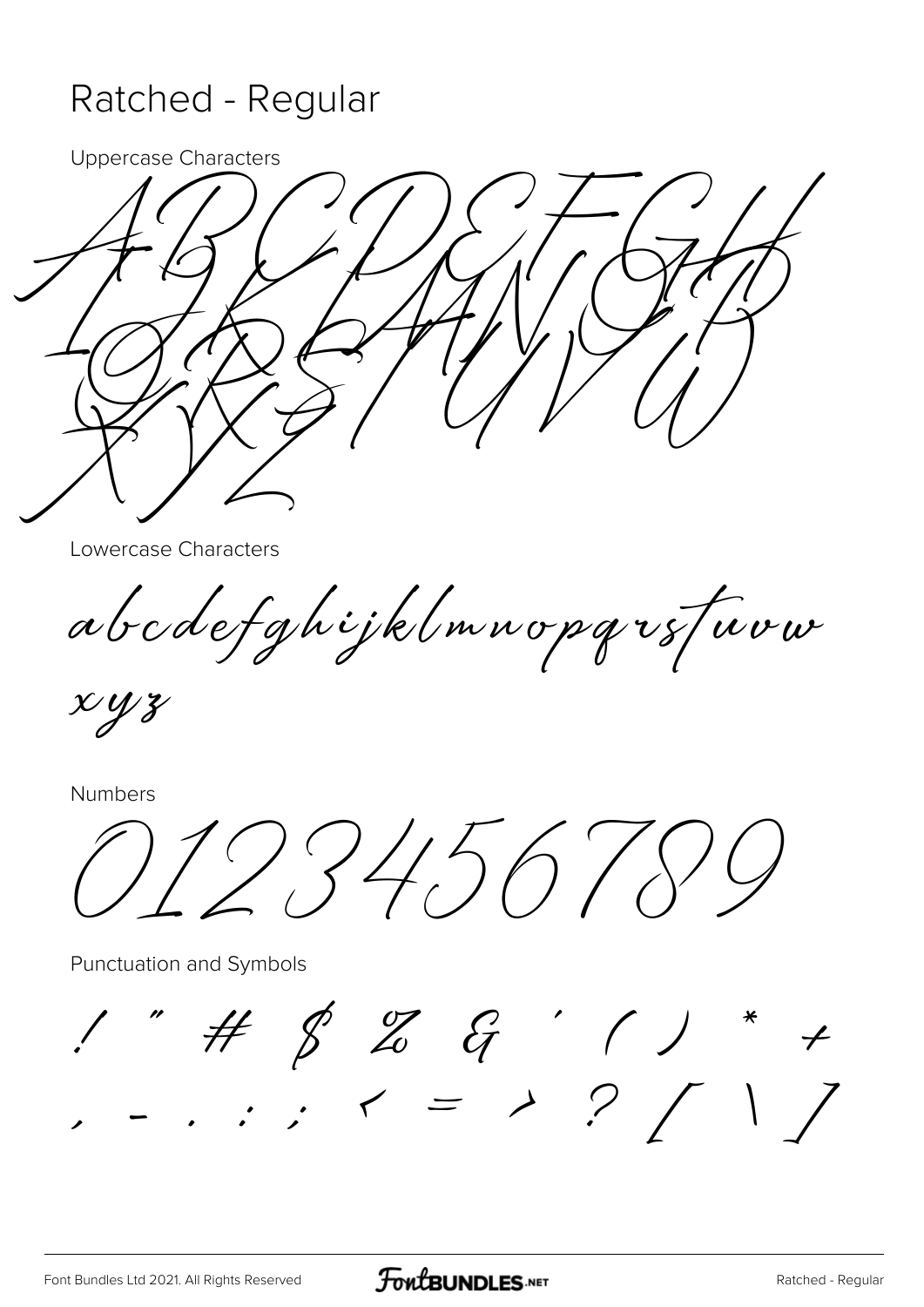

All Other Glyphs

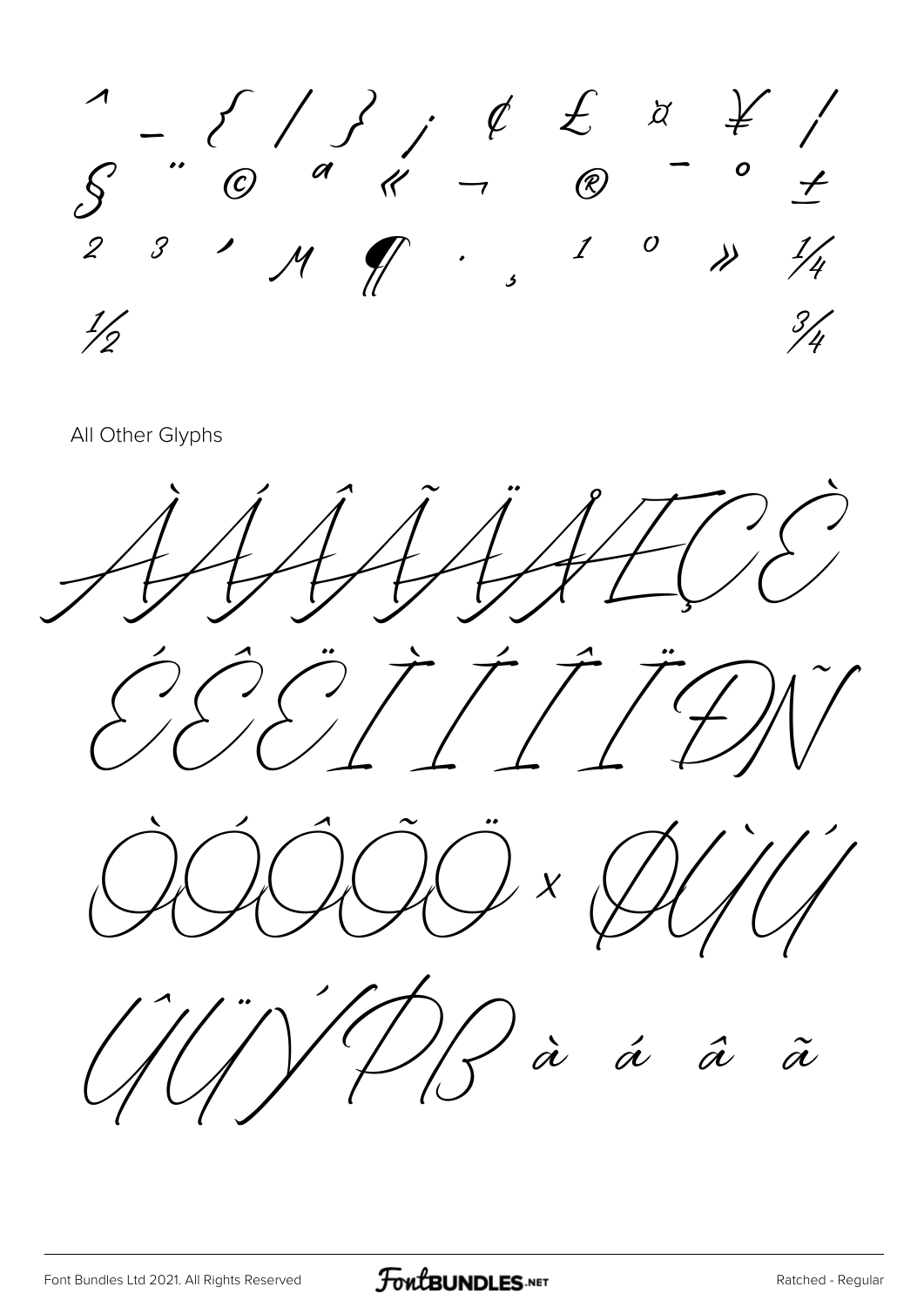